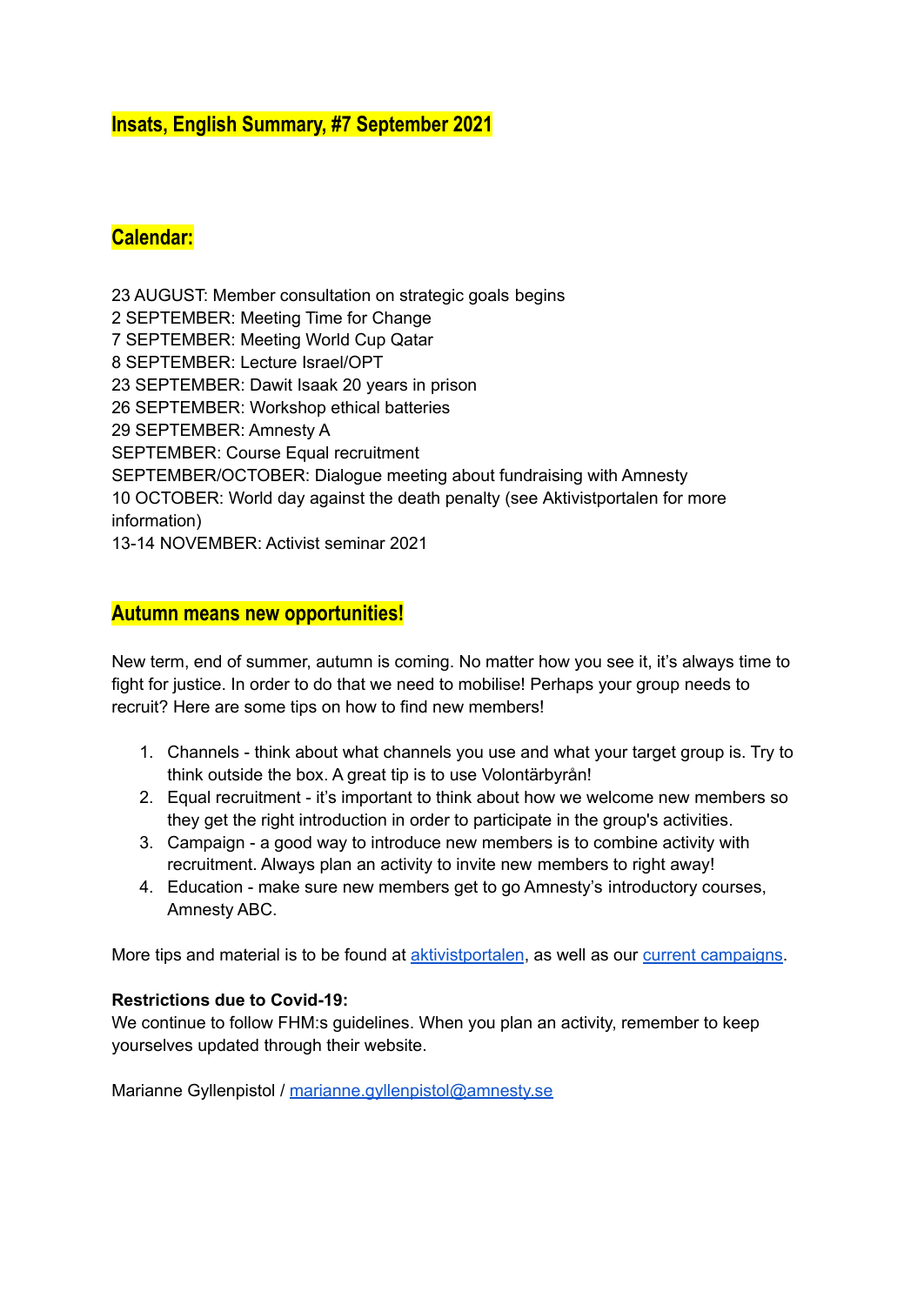### **Dawit Isaak: 20 years in prison**

On 23 September, it will be 20 years since Swedish Eritrean journalist and author Dawit Isaak was imprisoned, and on this day we're going big - we want Dawit's case to get attention in order to put pressure on people in power for his freedom! A few examples of activities are social media action, postcard campaigns and street art! Also, you can of course come up with your own ideas. Sign up your interest [here.](https://aktivism.amnesty.se/forms/intresseanmalan-kampanj-for-dawit-isaak/)

Marianne Gyllenpistol / [marianne.gyllenpistol@amnesty.se](mailto:marianne.gyllenpistol@amnesty.se)

#### **Time for Change: Time to put pressure on Swedish regions!**

Did you miss the last meeting for Time for Change? No worries, here is a second chance! On 2 September at 18:00 there will be a new informative meeting, sign up here: <https://aktivism.amnesty.se/forms/intressetraff-2-time-for-change/>.

Along with the launching of Amnesty's report *Time for Change: Justice for [survivors](https://www.amnesty.se/documents/103/Time_for_change_FINAL.pdf) of rape in the Nordic [countries](https://www.amnesty.se/documents/103/Time_for_change_FINAL.pdf)*, in the spring of 2019, we introduced a campaign and advocacy work in Sweden. The aim was to put pressure on the Swedish police authorities to make sure that they improve the quality of their systematic work regarding rape investigations.The next step in our work against rape in Sweden is to ensure that healthcare facilities in all regions always offer long-term and safe healthcare to all victims; regardless of gender, age, gender identity, or geographical location.

Now it's time to start! The aim is to ensure that local political parties include and prioritize the issue of access to long-term healthcare for rape survivors in the election of 2022.

Do you want to join? Organisers have been assigned different regions in order to locally lead the work to improve health care for the victims. Come to this year's second information meeting and learn more about the campaign! Together with an organiser you will then analyse and plan on how you will continue your work. The meeting will be held in Swedish.

Sign up [here](https://aktivism.amnesty.se/forms/intressetraff-2-time-for-change/).

For questions, contact Julia Karlsson, [julia.karlsson@amnesty.se](mailto:julia.karlsson@amnesty.se)

### **The FIFA World Cup in Qatar - Come to the planning meeting**

In relation to the start of the European qualification matches on March 22, Amnesty has launched an international campaign about the World Cup in Qatar 2022. The campaign highlights the migrant workers situation in Qatar and it will run from March 2021 to the summer of 2023!

**The situation in Qatar:** 95% of Qatar's workforce are migrant workers. They are building the arenas, roads and subways, will work in the transport, hotel and restaurant industry and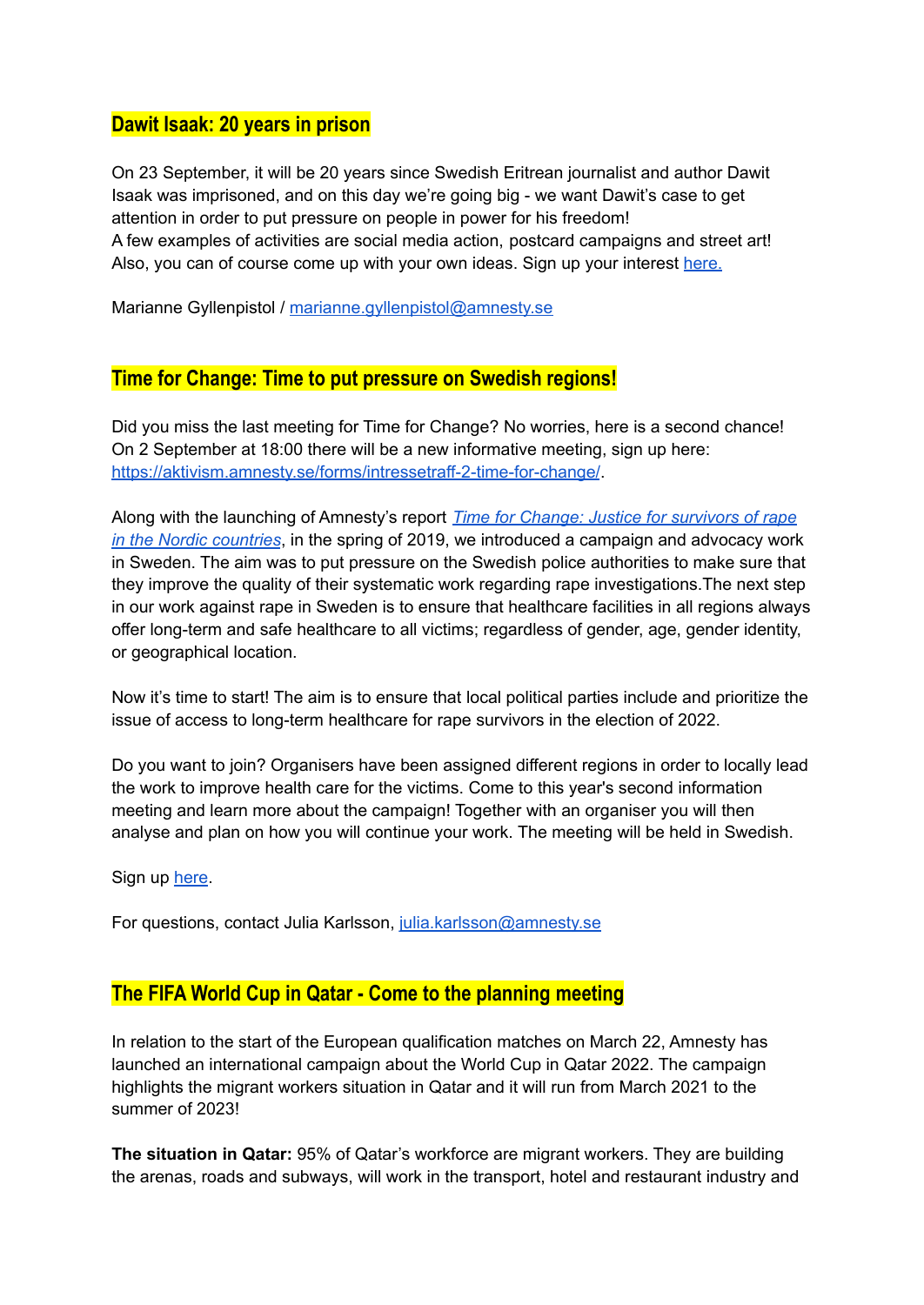with security on site. Everyone who travels to Qatar during the World Cup will be taken care of by migrant workers during their stay. Despite the fact that Qatar has implemented several reforms to improve the situation, thousands of migrant workers are still being subjected to harassment and are still being exploited by their employers.

**FIFA:** During the first part of the campaign we will focus on FIFA. FIFA has a responsibility to take action when people who work in different World Cup-projects are being exposed to work-related violations. Therefore, FIFA has to use its influence to call for Qatar to protect all migrant workers!

**Come to the planning meeting!** This autumn, Sweden will play qualification matches and some of them are taking place in Sweden. Here we see the opportunity to call attention to the human rights violations that are happening in Qatar. Come to the meeting and brainstorm together with other activists. The meeting will be held in Swedish. Sign up here: <https://aktivism.amnesty.se/forms/kampanjplanering-vm-i-qatar-2022/>

Julia Karlsson / [julia.karlsson@amnesty.se](mailto:julia.karlsson@amnesty.se) Ellinor Hagman / [ellinor.hagman@amnesty.se](mailto:ellinor.hagman@amnesty.se)

### **Join our work for an equal and sustainable climate change adaptation!**

Do you want to be involved and work so that the climate change that must now take place does not strengthen colonial power structures or in other ways violate human rights? We are currently at the start of the work with *green* and ethical batteries and are looking for activists who want to join! Interested? Then participate in our digital workshop on 26 September where we discuss what work should look like in the future.

Amnesty has been working for a couple of years on human rights issues and lithium-ion batteries. We have revealed, for example, how cobalt extraction was based on child labor in the informal mining sector in Congo-Kinshasa and how very poor working conditions resulted in serious illness and direct death. The growing demand for "green" batteries not only has negative consequences for human rights but also creates new threats to the environment through pollution of mining areas, damage to the seabed and a growing mountain of waste due to inefficient recycling and less resource efficient design.

States and companies must be able to guarantee that "green and ethical" batteries are sustainable for both the environment and human rights. In February 2021, we launched *Powering Change: Principles for businesses and [governments](https://www.amnesty.se/vara-rattighetsfragor/foretagsansvar/hallbara-litiumjonbatterier/powering-change-principer-foretag-och-stater-angaende-batterivardekedjan/powering-change-principer-foretag-och-stater-angaende-batterivardekedjan/) in the battery value chain*, which aims to ensure that the manufacture of lithium-ion batteries does not contribute to a negative impact on either human rights or the environment.

In Sweden, there are companies and regions that work with energy conversion, among other things through sustainable procurement. We have mapped which actors we think we have the greatest chance of influencing. On September 26, we have a digital workshop where we decide how and based on what goals we want to work with ethical batteries in the future.

Are you interested in joining? Contact Karin Danelius at [karin.danelius@amnesty.se](mailto:karin.danelius@amnesty.se)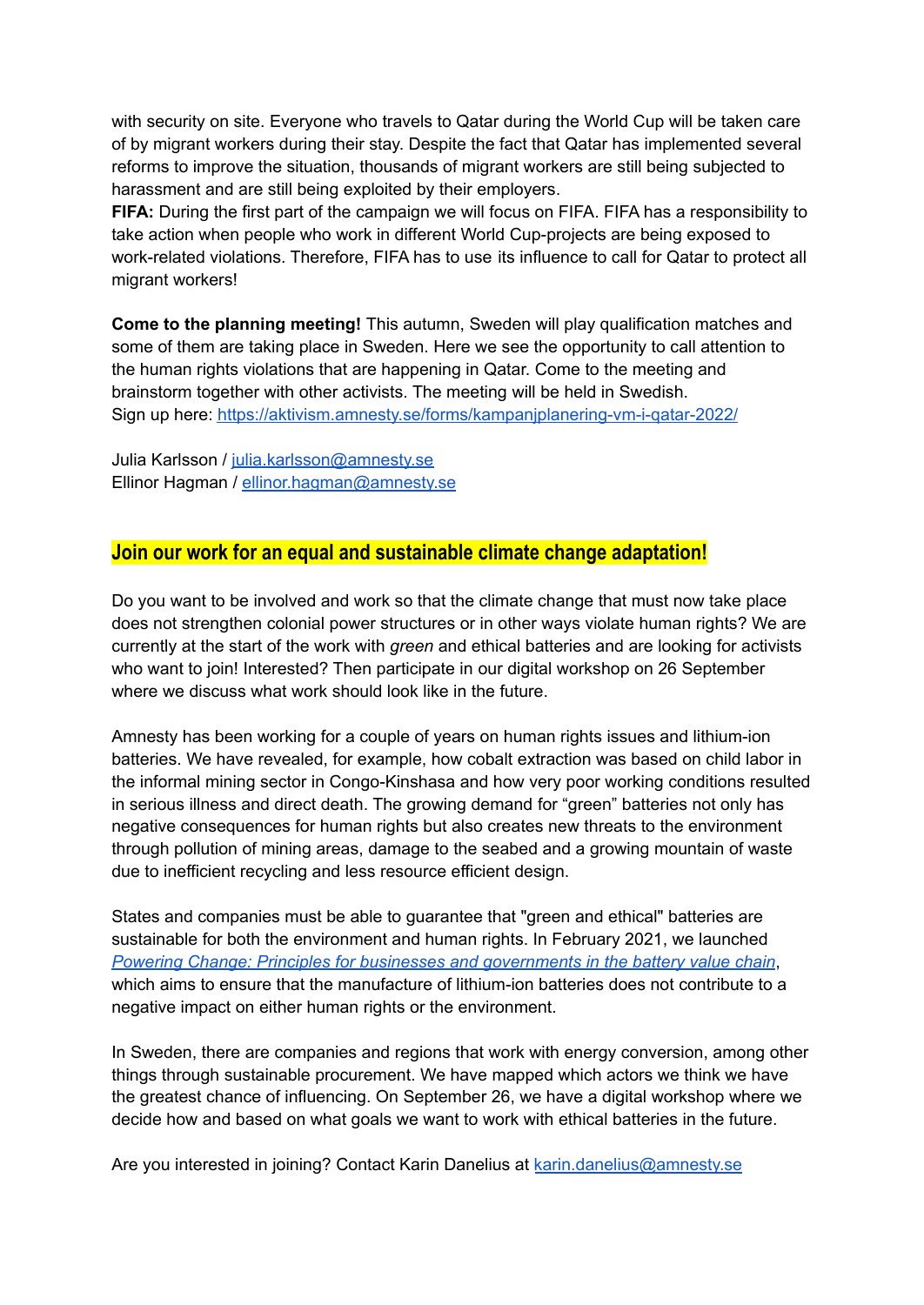### **Come and raise your opinion!**

It's time to raise opinions about Amnesty's upcoming strategic goals and what the organisation should prioritise during the period of 2022-2030. On 23 August the member consultation process begins and you should join. Sign up [here!](https://aktivism.amnesty.se/forms/var-med-och-paverka-amnesty-sveriges-nya-verksamhe/)

For more information, contact Elisabeth Lundgren / [elisabeth.lundgren@amnesty.se](mailto:elisabeth.lundgren@amnesty.se)

### **New Activism Coordinators**

Since the 1st of June there are six Activism Coordinators supporting and developing the activism and campaigning work. Each Activism Coordinator is the contact person for one region in Sweden.

In **Malmö** the employees are Fartun Andersson Ramnemo and Marianne Gyllenpistol. Marianne is the contact person in Lund, Halland, Jönköping and Kalmar - Kronoberg. Fartun is the contact person in Malmö, Blekinge and the rest of Skåne.

[marianne.gyllenpistol@amnesty.se](mailto:marianne.gyllenpistol@amnesty.se) 0737 85 02 37 [fartun.andersson-ramnemo@amnesty.se](mailto:fartun.andersson-ramnemo@amnesty.se) 0709 14 41 52

In **Gothenburg** the employees are Daniel Lundh (back from paternity leave on the 1st of September) and Julia Karlsson. Daniel is the the contact person in Gothenburg and Värmland - Dalsland. Julia is the contact person in Örebro, Skaraborg and Norra Älvsborg - Bohuslän.

[daniel.lundh@amnesty.se](mailto:daniel.lundh@amnesty.se) 0709 144 681 [julia.karlsson@amnesty.se](mailto:julia.karlsson@amnesty.se) 0709 87 04 65

In **Stockholm** the employees are Karin Danelius and Malin Högberg (who starts working on the 30th of August). Karin is the contact person in Stockholm, Uppsala and Mälardalen. Malin is the contact person in Östergötland - Södra Sörmland, Västerbotten, Södra Norrland, Gästrikland - Dalarna, Norrbotten and Gotland.

Karin Danelius, [karin.danelius@amnesty.se](mailto:karin.danelius@amnesty.se) 0701 97 44 77 Malin Högberg, [malin.hogberg@amnesty.se](mailto:malin.hogberg@amnesty.se) 0733 10 15 21

/ Ida Wistbacka [ida.wistbacka@amnesty.se](mailto:ida.wistbacka@amnesty.se)

### **Amnesty's Introductory Training**

Next session in English will be this autumn, [check](https://aktivism.amnesty.se/utbildningar-och-moten/amnesty-abc/) this page for updates on dates and the link to sign up to.